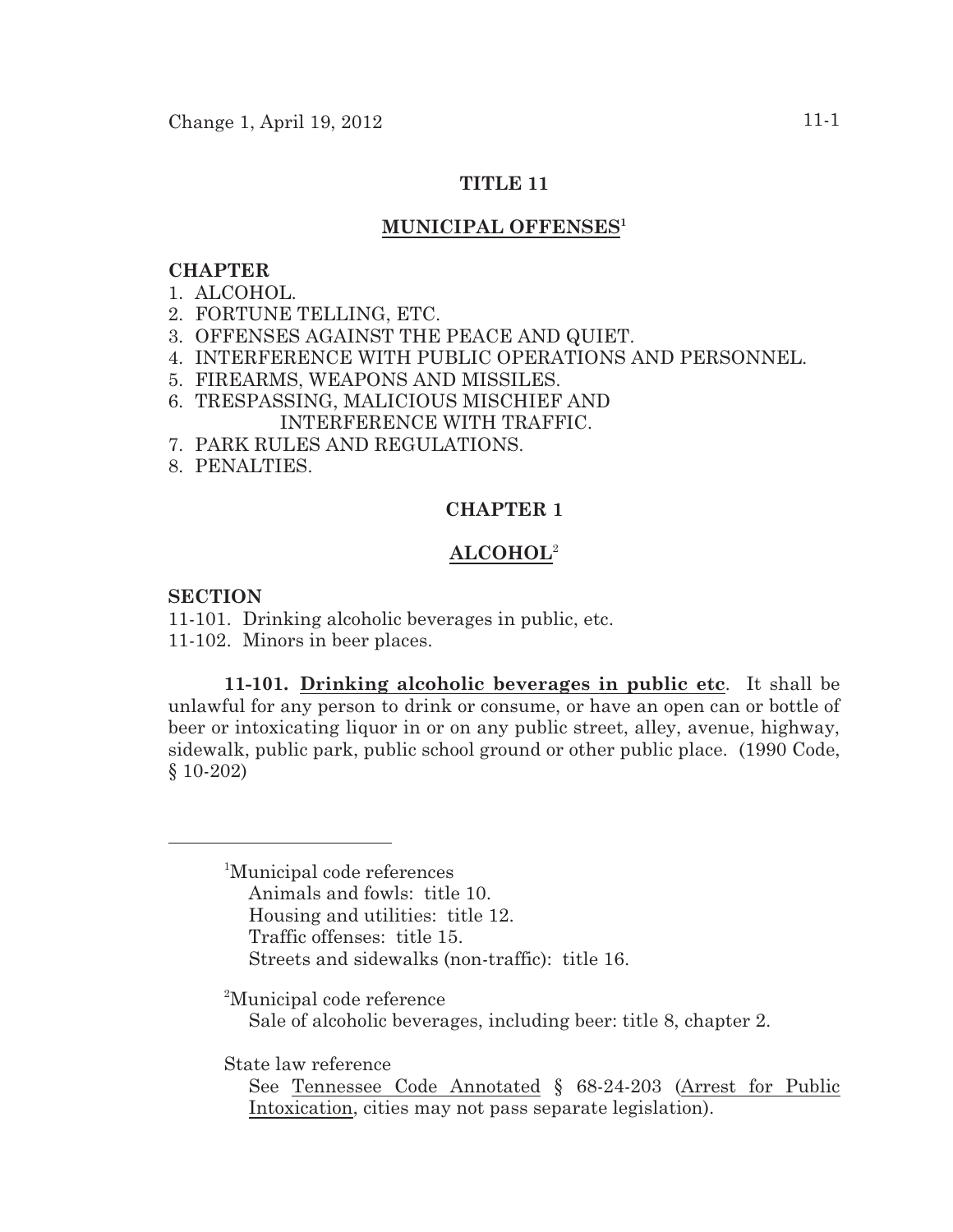**11-102. Minors in beer places**. No person under the age of twenty-one (21) shall loiter in or around, work in, or otherwise frequent any place where beer is sold at retail for consumption on the premises. (1990 Code, § 10-203)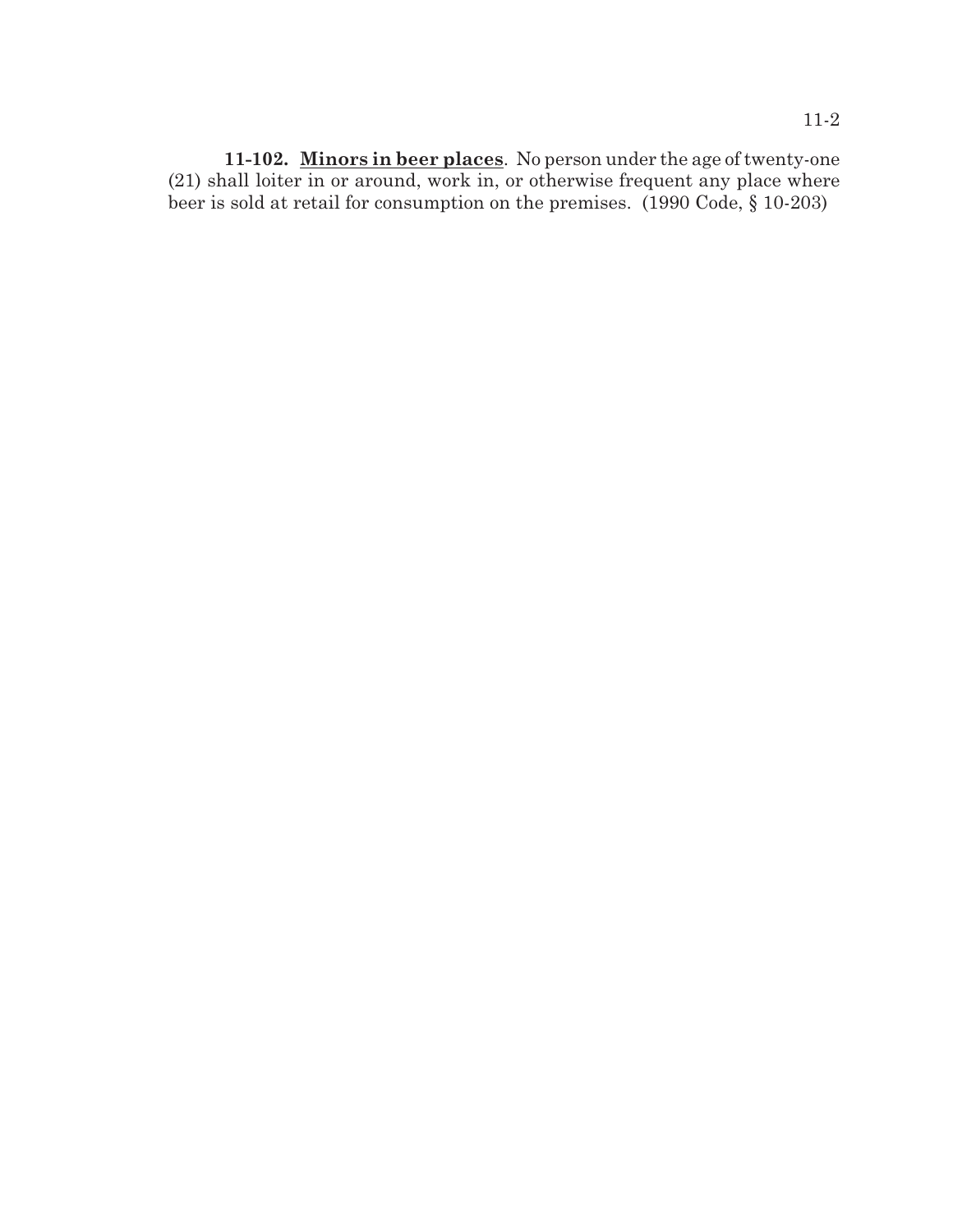# **FORTUNE TELLING, ETC.**

## **SECTION**

11-201. Fortune telling, etc.

**11-201. Fortune telling, etc**. It shall be unlawful for any person to hold himself forth to the public as a fortune teller, clairvoyant, hypnotist, spiritualist, palmist, phrenologist, or other mystic endowed with supernatural powers. (1990 Code, § 10-303)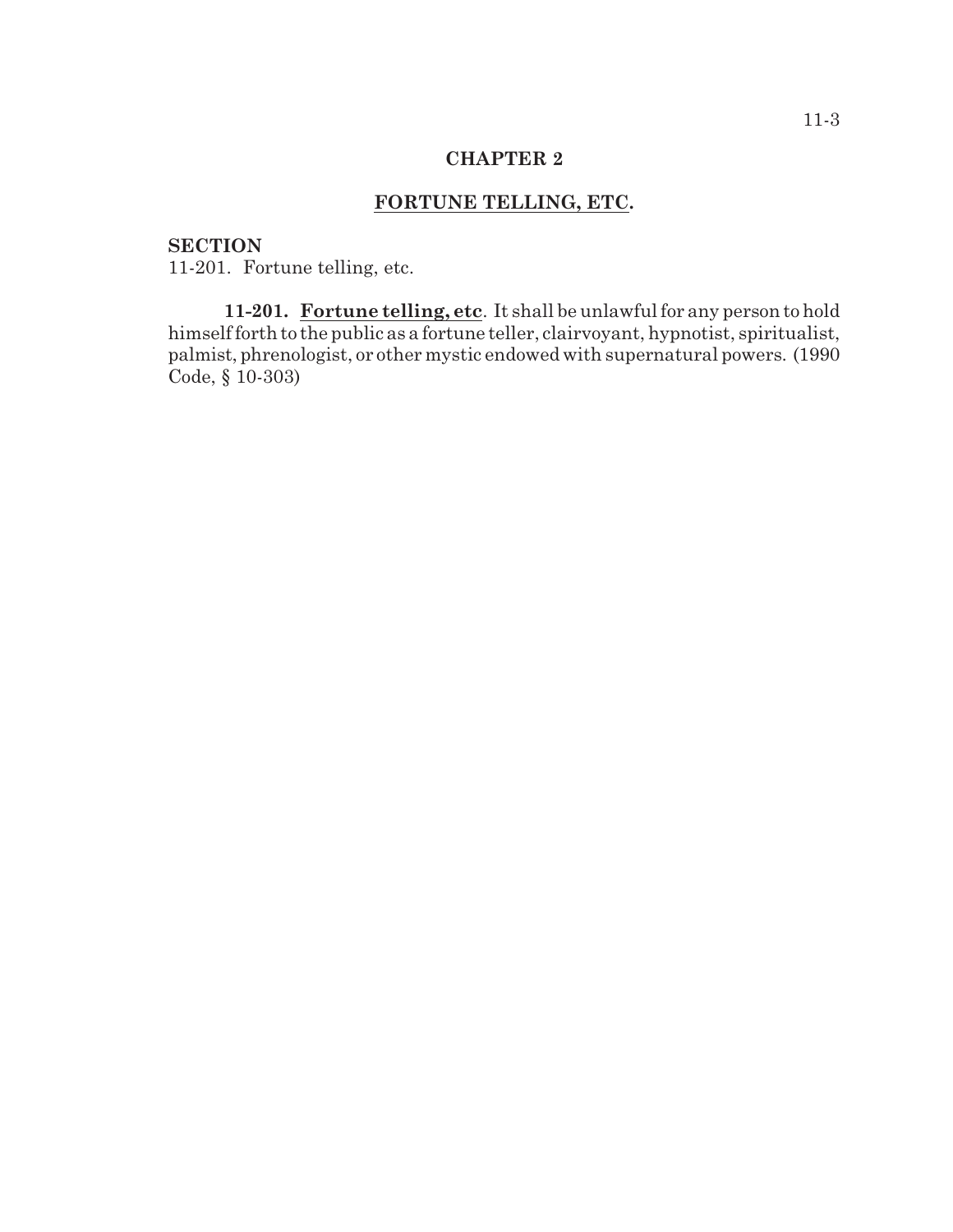## **OFFENSES AGAINST THE PEACE AND QUIET**

#### **SECTION**

11-301. Disturbing the peace. 11-302. Anti-noise regulations.

**11-301. Disturbing the peace**. No person shall disturb, tend to disturb, or aid in disturbing the peace of others by violent, tumultuous, offensive, or obstreperous conduct, and no person shall knowingly permit such conduct upon any premises owned or possessed by him or under his control. (1990 Code, § 10-501)

**11-302. Anti-noise regulations**. Subject to the provisions of this section, the creating of any unreasonably loud, disturbing, and unnecessary noise is prohibited. Noise of such character, intensity, or duration as to be detrimental to the life or health of any individual, or in disturbance of the public peace and welfare, is prohibited.

(1) Miscellaneous prohibited noises enumerated. The following acts, among others, are declared to be loud, disturbing, and unnecessary noises in violation of this section, but this enumeration shall not be deemed to be exclusive, namely:

(a) Blowing horns. The sounding of any horn or other device on any automobile, motorcycle, bus, truck, or vehicle while not in motion except as a danger signal if another vehicle is approaching, apparently out of control, or if in motion, only as a danger signal after or as brakes are being applied and deceleration of the vehicle is intended; the creation by means of any such signal device of any unreasonably loud or harsh sound; and the sounding of such device for an unnecessary and unreasonable period of time.

(b) Radios, phonographs, etc. The playing of any radio, phonograph, or any musical instrument or sound device, including but not limited to loudspeakers or other devices for reproduction or amplification of sound, either independently of or in connection with motion pictures, radio, or television, in such a manner or with such volume, particularly during the hours between 11:00 P.M. and 7:00 A.M., as to annoy or disturb the quiet, comfort, or repose of persons in any office or hospital, or in any dwelling, hotel, or other type of residence, or of any person in the vicinity.

(c) Yelling, shouting, hooting, etc. Yelling, shouting, whistling, or singing on the public streets, particularly between the hours of 11:00 P.M. and 7:00 A.M., or at any time or place so as to annoy or disturb the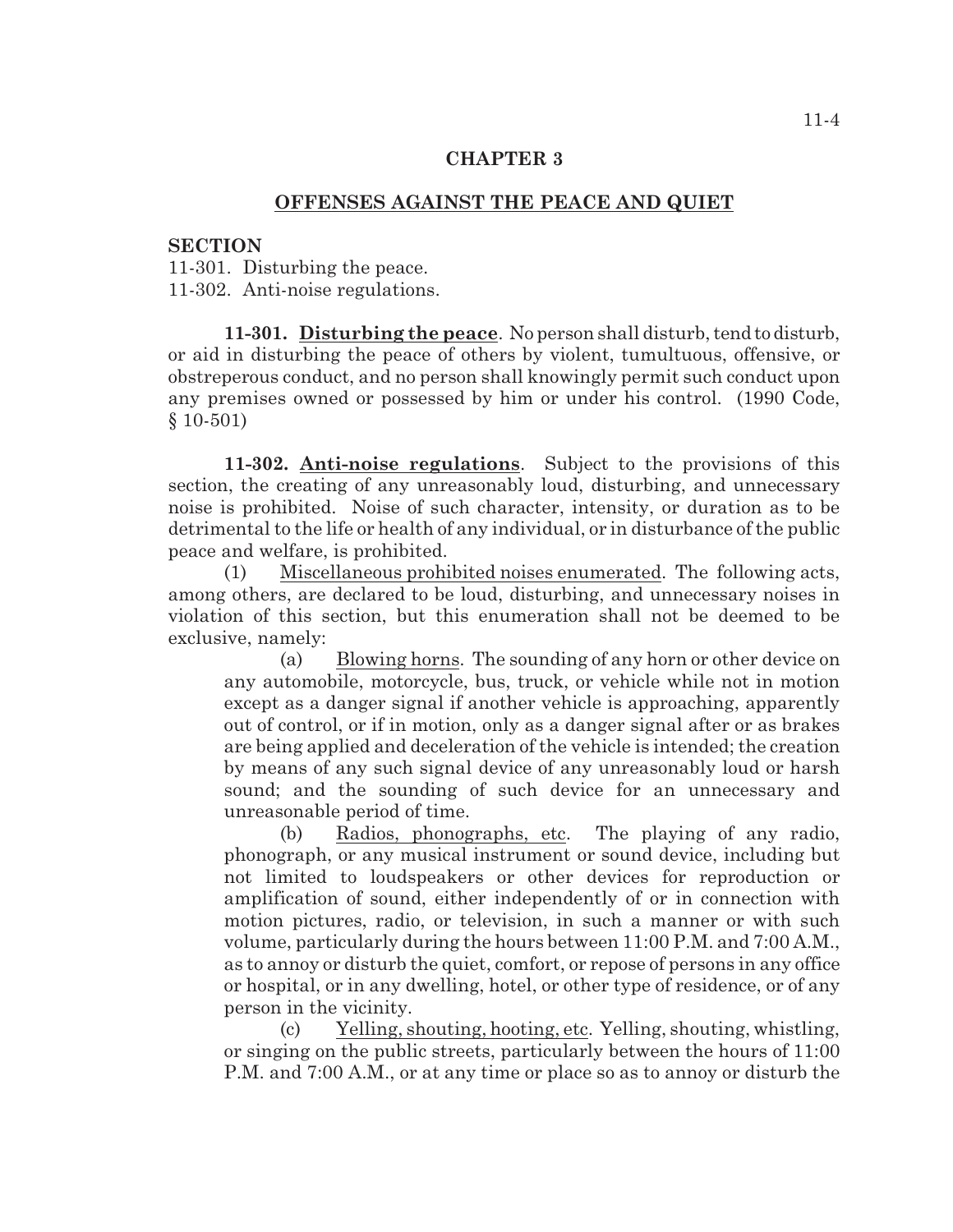quiet, comfort, or repose of any person in any hospital, dwelling, hotel, or other type of residence, or of any person in the vicinity.

(d) Pets. The keeping of any animal, bird, or fowl which by causing frequent or long continued noise shall disturb the comfort or repose of any person in the vicinity.

(e) Use of vehicle. The use of any automobile, motorcycle, truck, or vehicle so out of repair, so loaded, or in such manner as to cause loud and unnecessary grating, grinding, rattling, or other noise.

(f) Blowing whistles. The blowing of any steam whistle attached to any stationary boiler, except to give notice of the time to begin or stop work or as a warning of fire or danger, or upon request of proper town authorities.

(g) Exhaust discharge. To discharge into the open air the exhaust of any steam engine, stationary internal combustion engine, motor vehicle, or boat engine, except through a muffler or other device which will effectively prevent loud or explosive noises therefrom.

(h) Building operations. The erection (including excavation), demolition, alteration, or repair of any building in any residential area or section or the construction or repair of streets and highways in any residential area or section, other than between the hours of 7:00 A.M. and 6:00 P.M. on week days, except in case of urgent necessity in the interest of public health and safety, and then only with a permit from the building inspector granted for a period while the emergency continues not to exceed thirty (30) days. If the building inspector should determine that the public health and safety will not be impaired by the erection, demolition, alteration, or repair of any building or the excavation of streets and highways between the hours of 6:00 P.M. and 7:00 A.M., and if he shall further determine that loss or inconvenience would result to any party in interest through delay, he may grant permission for such work to be done between the hours of 6:00 P.M. and 7:00 A.M. upon application being made at the time the permit for the work is awarded or during the process of the work.

(i) Noises near schools, hospitals, churches, etc. The creation of any excessive noise on any street adjacent to any hospital or adjacent to any school, institution of learning, church, or court while the same is in session.

(j) Loading and unloading operations. The creation of any loud and excessive noise in connection with the loading or unloading of any vehicle or the opening and destruction of bales, boxes, crates, and other containers.

(k) Noises to attract attention. The use of any drum, loudspeaker, or other instrument or device emitting noise for the purpose of attracting attention to any performance, show, or sale or display of merchandise.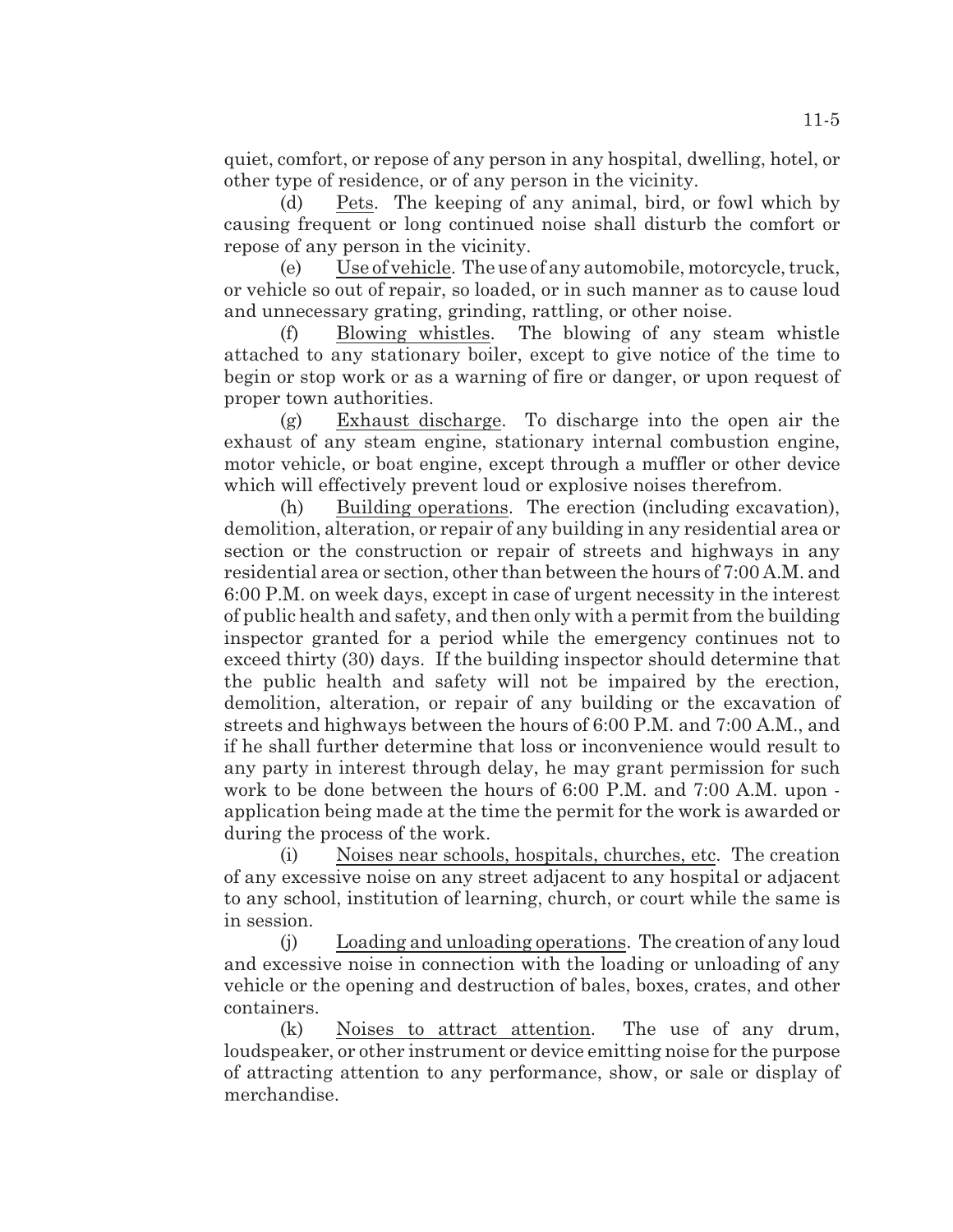(l) Loudspeakers or amplifiers on vehicles. The use of mechanical loudspeakers or amplifiers on trucks or other moving or standing vehicles for advertising or other purposes.

(2) Exceptions. None of the terms or prohibitions hereof shall apply to or be enforced against:

(a) Town vehicles. Any vehicle of the town while engaged upon necessary public business.

(b) Repair of streets, etc. Excavations or repairs of bridges, streets, or highways at night, by or on behalf of the town, the county, or the state, when the public welfare and convenience renders it impracticable to perform such work during the day.

(c) Noncommercial and nonprofit use of loudspeakers or amplifiers. The reasonable use of amplifiers or loudspeakers in the course of public addresses which are noncommercial in character and in the course of advertising functions sponsored by nonprofit organizations. However, no such use shall be made until a permit therefor is secured from the board of mayor and aldermen. Hours for the use of an amplifier or public address system will be designated in the permit so issued and the use of such systems shall be restricted to the hours so designated in the permit. (1990 Code, § 10-502)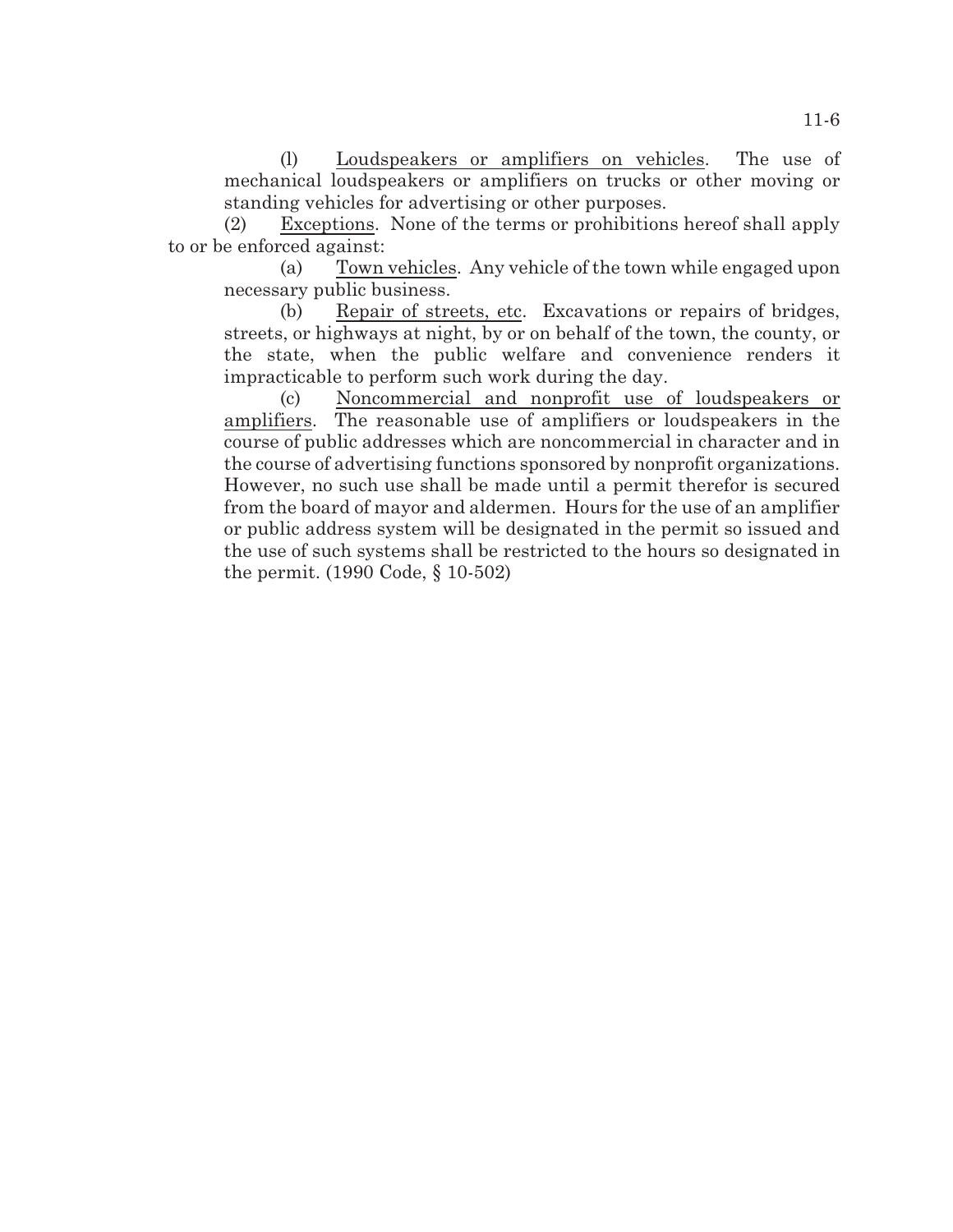## **INTERFERENCE WITH PUBLIC OPERATIONS AND PERSONNEL**

#### **SECTION**

11-401. Impersonating a government officer or employee.

11-402. False emergency alarms.

**11-401. Impersonating a government officer or employee**. No person other than an official police officer of the town shall wear the uniform, apparel, or badge, or carry any identification card or other insignia of office like or similar to, or a colorable imitation of that adopted and worn or carried by the official police officers of the town. Furthermore, no person shall deceitfully impersonate or represent that he is any government officer or employee. (1990 Code, § 10-602)

**11-402. False emergency alarms**. It shall be unlawful for any person intentionally to make, turn in, or give a false alarm of fire, or of need for police or ambulance assistance, or to aid or abet in the commission of such act. (1990 Code, § 10-603)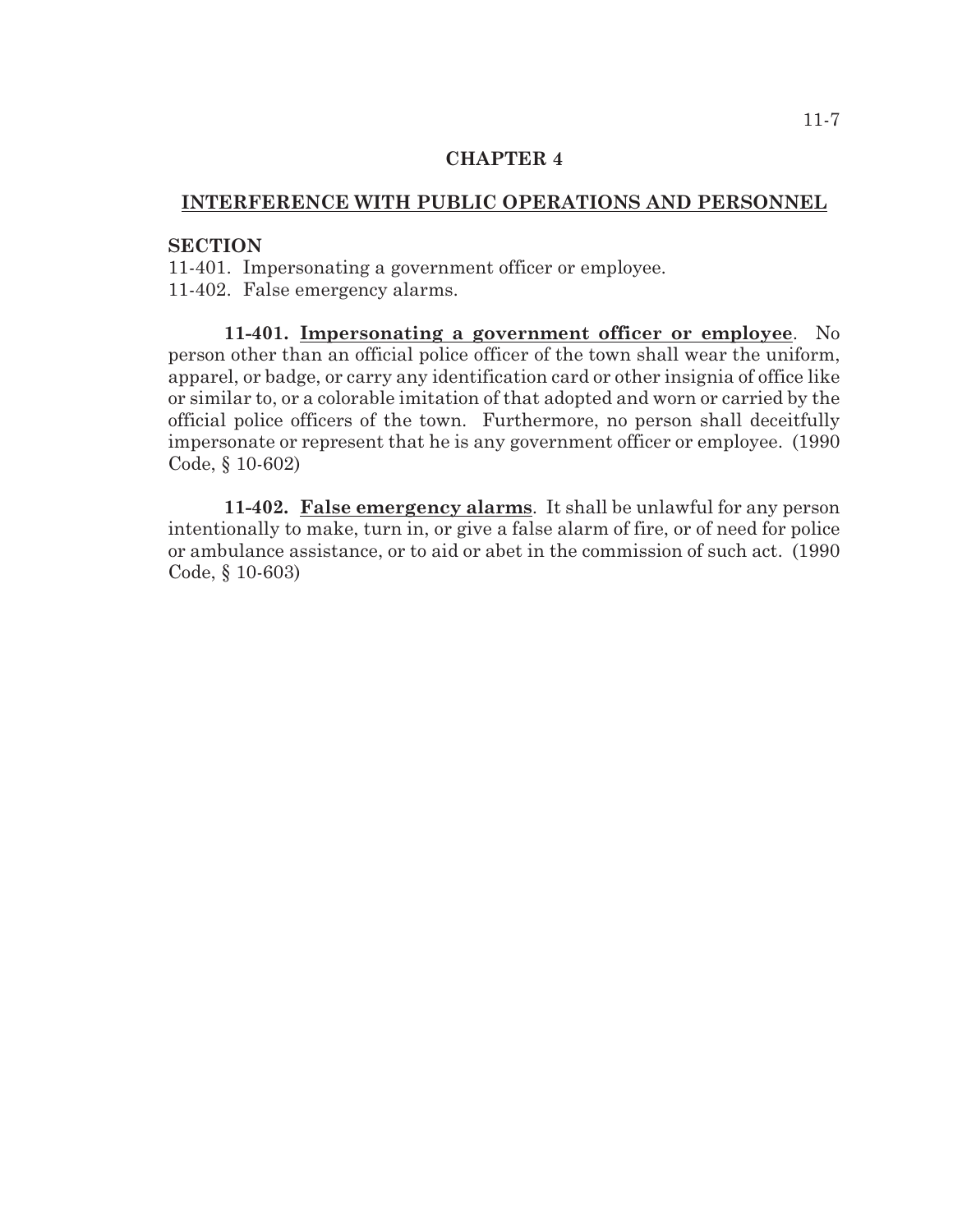## **FIREARMS, WEAPONS AND MISSILES**

#### **SECTION**

11-501. Air rifles, etc. 11-502. Throwing missiles.

**11-501. Air rifles, etc**. It shall be unlawful for any person in the town to discharge any air gun, air pistol, air rifle, "BB" gun, or sling shot capable of discharging a metal bullet or pellet, made of plastic or any other kind of material whether propelled by spring, compressed air, expanding gas, explosive, or other force-producing means or method. (1990 Code, § 10-701)

**11-502. Throwing missiles**. It shall be unlawful for any person maliciously to throw any stone, snowball, bottle, or any other missile upon or at any vehicle, building, tree, or other public or private property or upon or at any person. (1990 Code, § 10-702)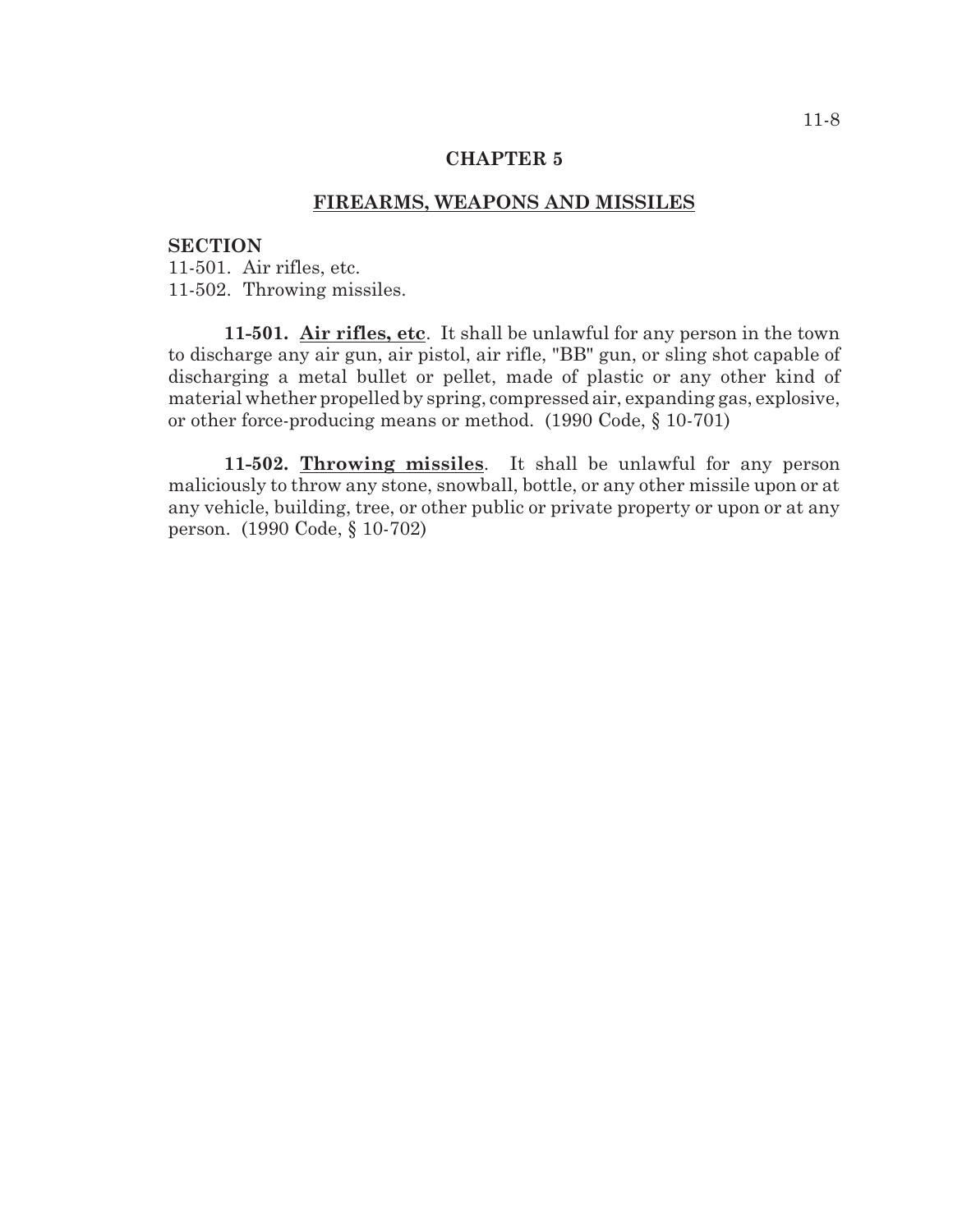# **TRESPASSING, MALICIOUS MISCHIEF AND INTERFERENCE WITH TRAFFIC**

#### **SECTION**

11-601. Trespassing.

11-602. Malicious mischief.

11-603. Interference with traffic.

11-604. Roadblocks.

**11-601. Trespassing**. (1) On premises open to the public.

(a) It shall be unlawful for any person to defy a lawful order, personally communicated to him by the owner or other authorized person, not to enter or remain upon the premises of another, including premises which are at the time open to the public.

(b) The owner of the premises, or his authorized agent, may lawfully order another not to enter or remain upon the premises if such person is committing, or commits, any act which interferes with, or tends to interfere with, the normal, orderly, peaceful or efficient conduct of the activities of such premises.

(2) On premises closed or partially closed to public. It shall be unlawful for any person to knowingly enter or remain upon the premises of another which is not open to the public, notwithstanding that another part of the premises is at the time open to the public.

(3) Vacant buildings. It shall be unlawful for any person to enter or remain upon the premises of a vacated building after notice against trespass is personally communicated to him by the owner or other authorized person or is posted in a conspicuous manner.

(4) Lots and buildings in general. It shall be unlawful for any person to enter or remain on or in any lot or parcel of land or any building or other structure after notice against trespass is personally communicated to him by the owner or other authorized person or is posted in a conspicuous manner.

Peddlers, etc. It shall also be unlawful and deemed to be a trespass for any peddler, canvasser, solicitor, transient merchant, or other person to fail to promptly leave the private premises of any person who requests or directs him to leave. (1990 Code, § 10-801)

**11-602. Malicious mischief**. It shall be unlawful and deemed to be malicious mischief for any person willfully, maliciously, or wantonly to damage, deface, destroy, conceal, tamper with, remove, or withhold real or personal property which does not belong to him. (1990 Code, § 10-802)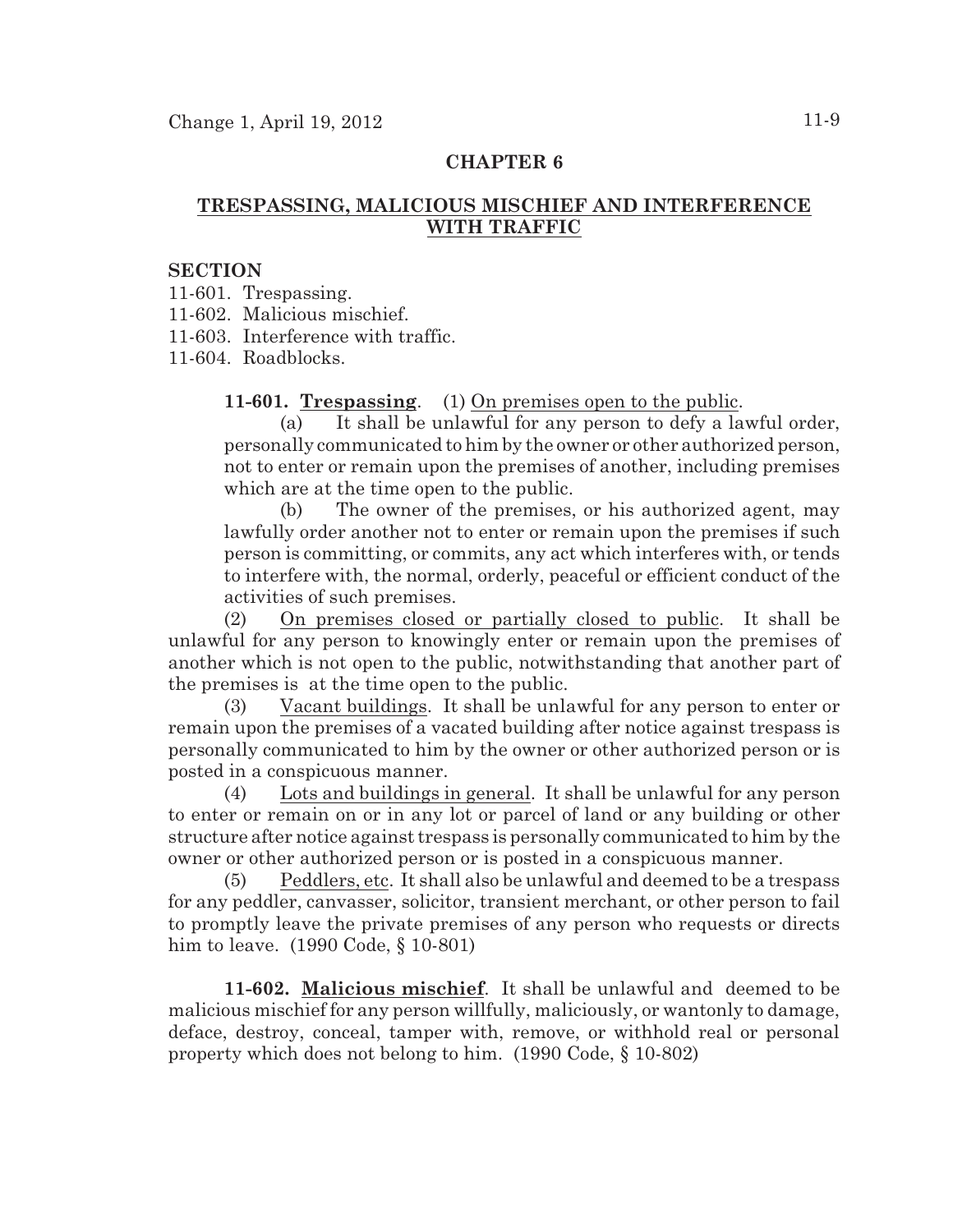Change 1, April 19, 2012 11-10

**11-603. Interference with traffic**. It shall be unlawful for any person to stand, sit, or engage in any activity whatever on any public street, sidewalk, bridge, or public ground in such a manner as to prevent, obstruct, or interfere unreasonably with the free passage of pedestrian or vehicular traffic thereon. (1990 Code, § 10-803)

**11-604. Roadblocks**. (1) Solicitation roadblocks shall be prohibited within the town limits of the Town of Pegram.

(2) The following terms shall apply in the interpretation and application of this section:

(a) "Solicitation roadblock" shall mean the solicitation by any person for money on or in the right-of-way of any street, road, highway, or any other public way and place generally open to, and used by, the public for travel.

(b) "Street," "road," "highway," and "public way and place" shall include the paved and unpaved surface of any such street, road, highway or public place, the entire width of the public right-of-way extending laterally therefrom, dividers, medians, and abutting or adjoining sidewalks or other pedestrian pathways generally open to the public for pedestrian traffic.

(3) Any person violating this section shall be subject to punishment under the general penalty provision in title 11 of the Pegram Municipal Codification.

(4) This section shall become effective from and after its final passage, the public welfare requiring it. (as added by Ord. #2008-68, March 2009)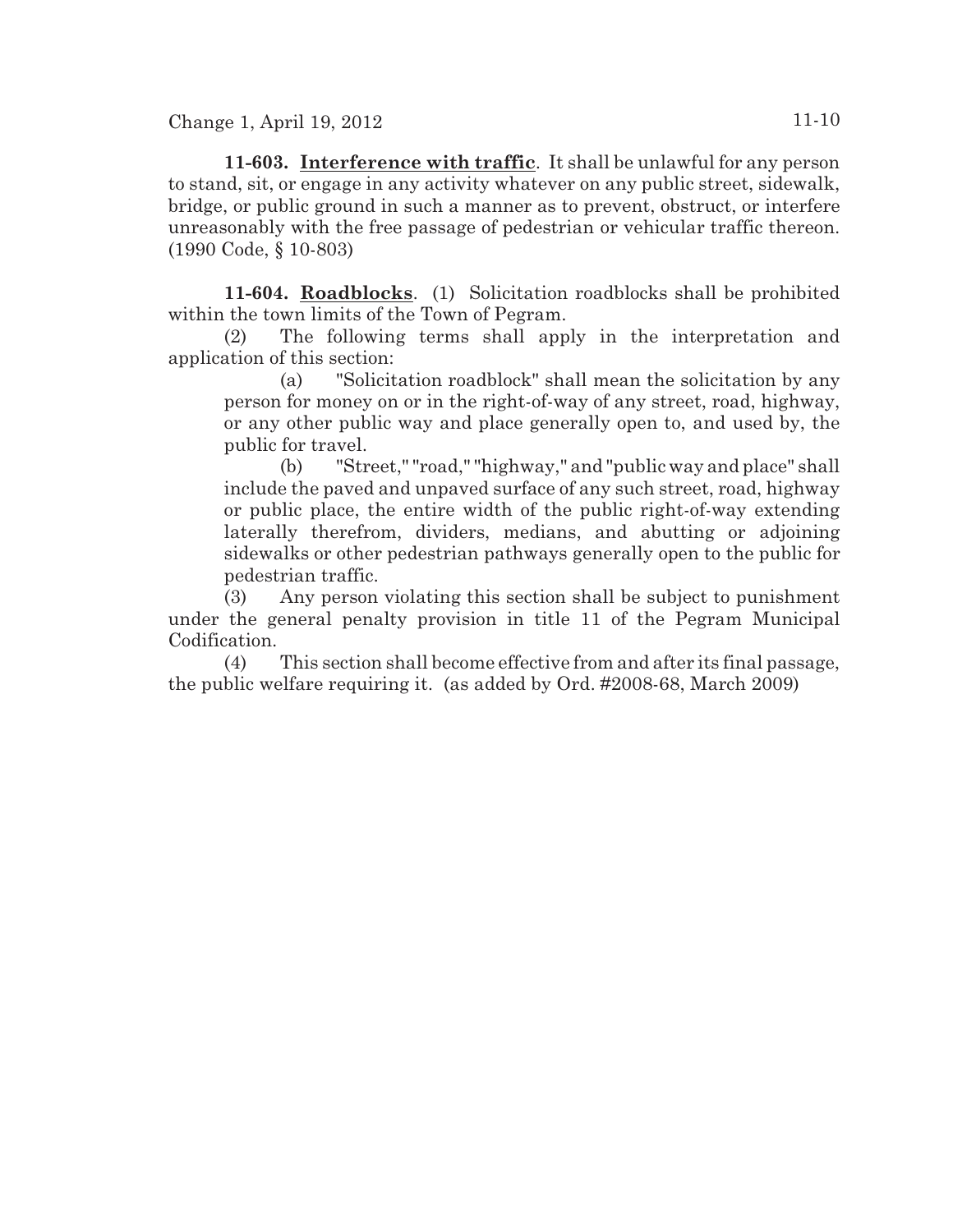# **PARK RULES AND REGULATIONS**

## **SECTION**

11-701. General rules and regulations.

11-702. Hours of operation and use.

**11-701. General rules and regulations**. (1) All vehicular traffic must comply with posted speed limits and, in the absence of such signage, shall never exceed ten (10) mph;

(2) Littering is prohibited, and no household or commercial garbage dumping in refuse containers is allowed;

(3) Possession of firearms or weapons is prohibited;

(4) Hunting is prohibited;

(5) Fighting and/or exhibiting any action which may be deemed threatening, profanity, and abusive language, of any type whatsoever, are prohibited;

(6) Tobacco use, of any kind, is prohibited;

(7) Alcoholic beverages, illegal drugs, unauthorized fireworks and metal detectors are prohibited;

(8) Roller skating, skateboarding, rollerblading, and/or bicycling are prohibited in park pavilions and on the tennis courts, and the use of any manmade ramp during any of the said activities in any permissible area is prohibited unless authorized in advance by the municipality;

(9) Tampering or removal of any property of the municipality is prohibited;

(10) Destruction of, including graffiti or painting of any type on, any property of the municipality is prohibited;

(11) Purposely throwing and/or bouncing any object against or onto any municipal structure, including its walls and roof, is prohibited;

(12) The cutting, picking or destruction of any plant life is prohibited;

(13) Overnight parking and camping are prohibited;

(14) Parking is allowed only in designated, posted areas;

(15) Every dog, or other domestic animal and pet, must be caged or leashed, with a maximum eight foot (8') length leash, and at all times under the control and/or supervision of its owner. All persons must properly dispose of any feces deposited by any domestic animal or pet, which has been brought by them to the park grounds;

(16) No unlicensed motor vehicles are permitted, unless expressly authorized in advance by the municipality, and no licensed motor vehicle is permitted on any trails or planted grass areas;

(17) No person shall utilize picnic pavilions during hours of posted reservation by the municipality;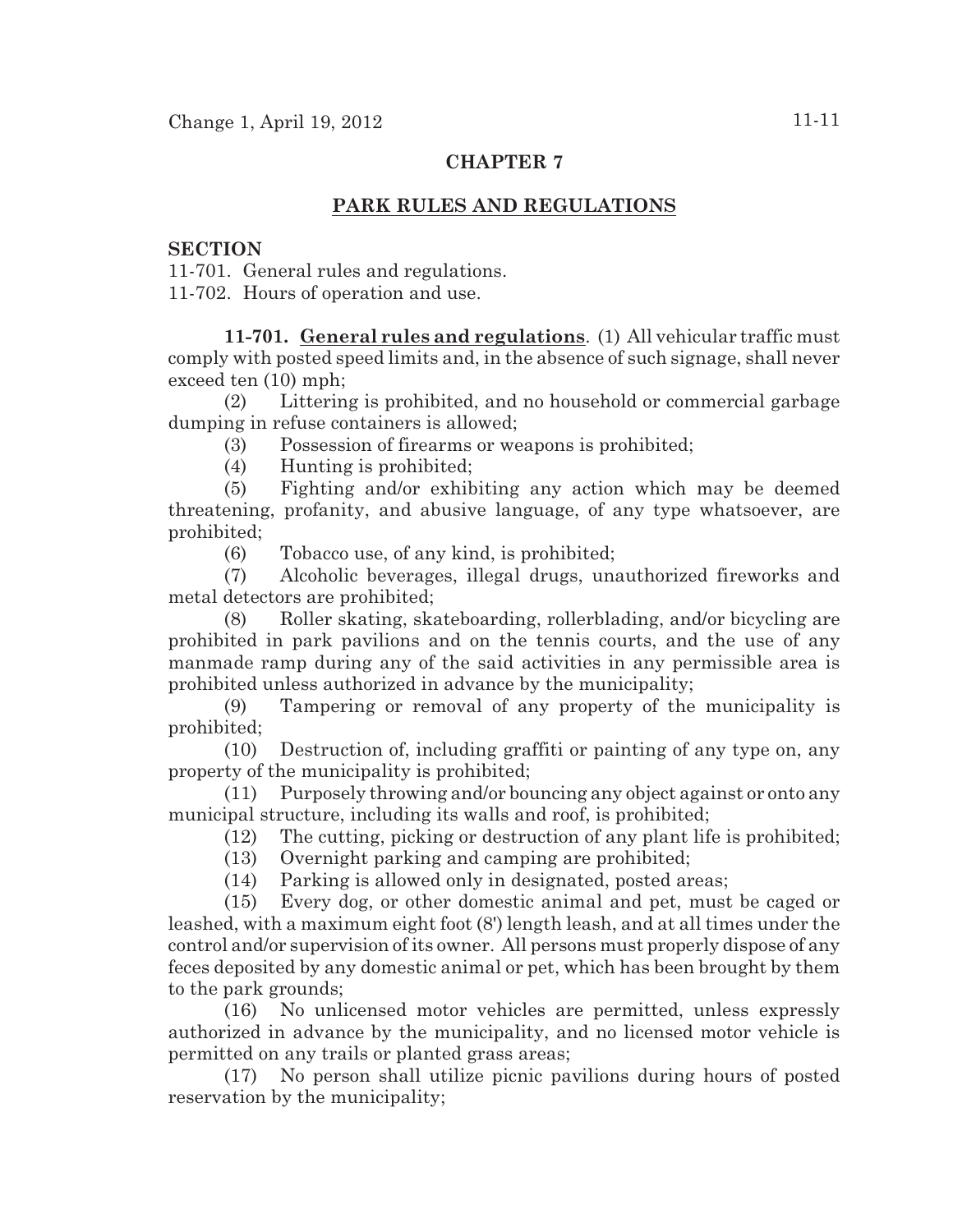Change 1, April 19, 2012 11-12

(18) Fires are permissible only in the existing fireplace and/or charcoal grills located on the park grounds, and all permissible fires must be supervised, contained and controlled at all times. No outside grills may be brought onto park grounds;

(19) Children under the age of fourteen (14) years must be supervised by an adult at all times when on park grounds and/or using the recreation facilities; and

(20) All persons must observe any and all other posted rules and/or regulations. (as added by Ord. #2005-27, April 2005)

**11-702. Hours of operation and use**. (1) The park and recreation facilities shall be open for use from daylight until 11:00 P.M.;

(2) Exceptions to the hours of operation and use shall be granted only in advance by express permission of the municipality. (as added by Ord. #2005-27, April 2005)